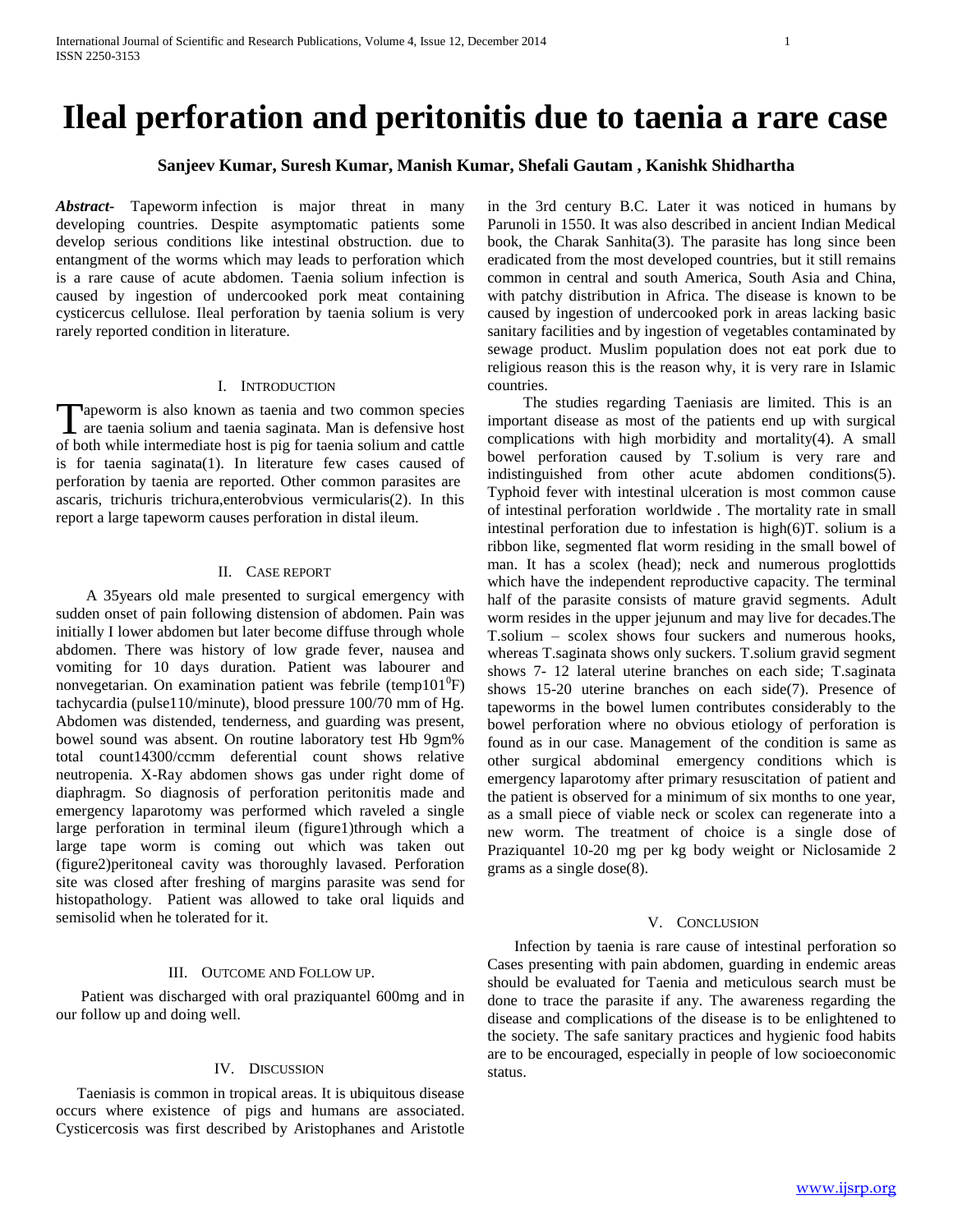#### **REFERENCES**

- [1] Guy Baily. Other Cestode Infections: Intestinal Cestodes, Cysticercosis, Other Larval Cestode infections. Helminthic Infections. In: Gordon C. Cook &Alimuddin L Zumla, Editors. Manson's Tropical Diseases, 22nd Ed. Philadelphia: Saunders/Elsevier; 2009.p.1569-83.
- [2] Curbelo Alfonso L, Galan Carrigan R. Intestinal perforation by Ascarislumbricoides. Rev Cubana Med Trop 1980; 32:165-7.
- [3] KashiNath Prasad, Amit Prasad, AvantikaVerma, Aloukick Kumar Singh. Human Cysticercosis and Indian Scenario: A review. J Bio Sci 2008; 33(4):571-82.
- [4] Abu Salem OT, Hassan MA. Acute abdomen and Taeniasoliumperitonii. Kuwait Medical Journal 2003 Dec; 299-300.
- [5] LenobleE,DumontierC.Perforationsofthesmall intestine and intestinal parasitic diseases. A propos of a case of peritonitis caused by the perforation of the small intestine combined with Taeniasaginata infection. J Chir (Paris) .
- [6] Buzio M, Shoshtari Mahmoud K, Memore L, CotogniP.Perforation of the small intestine. Minerva Chir 1999; 54:851-4.
- [7] Khan Z. Small intestinal perforation which is caused by tape worm. Pakistan Journal of Surgery 2007; 23(1): 73-5.
- [8] Narayan Shrihari, Mariraj J, Kumudini T.S., Krishna S. Intestinal Perforation due to Tapeworm: Taeniasolium. Journal of Clinical and Diagnostic Research, 2011; 5(5):1101-3.

#### **AUTHORS**

**First Author** – Sanjeev Kumar **Second Author** – Suresh Kumar **Third Author – Manish Kumar Fourth Author** – Shefali Gautam Fifth Author - Kanishk Shidhartha



#### **Figure 1. Single large perforation in terminal ileum**

 **Figure 2. Single large parasite Taenia after removal from perforated site of ileum**